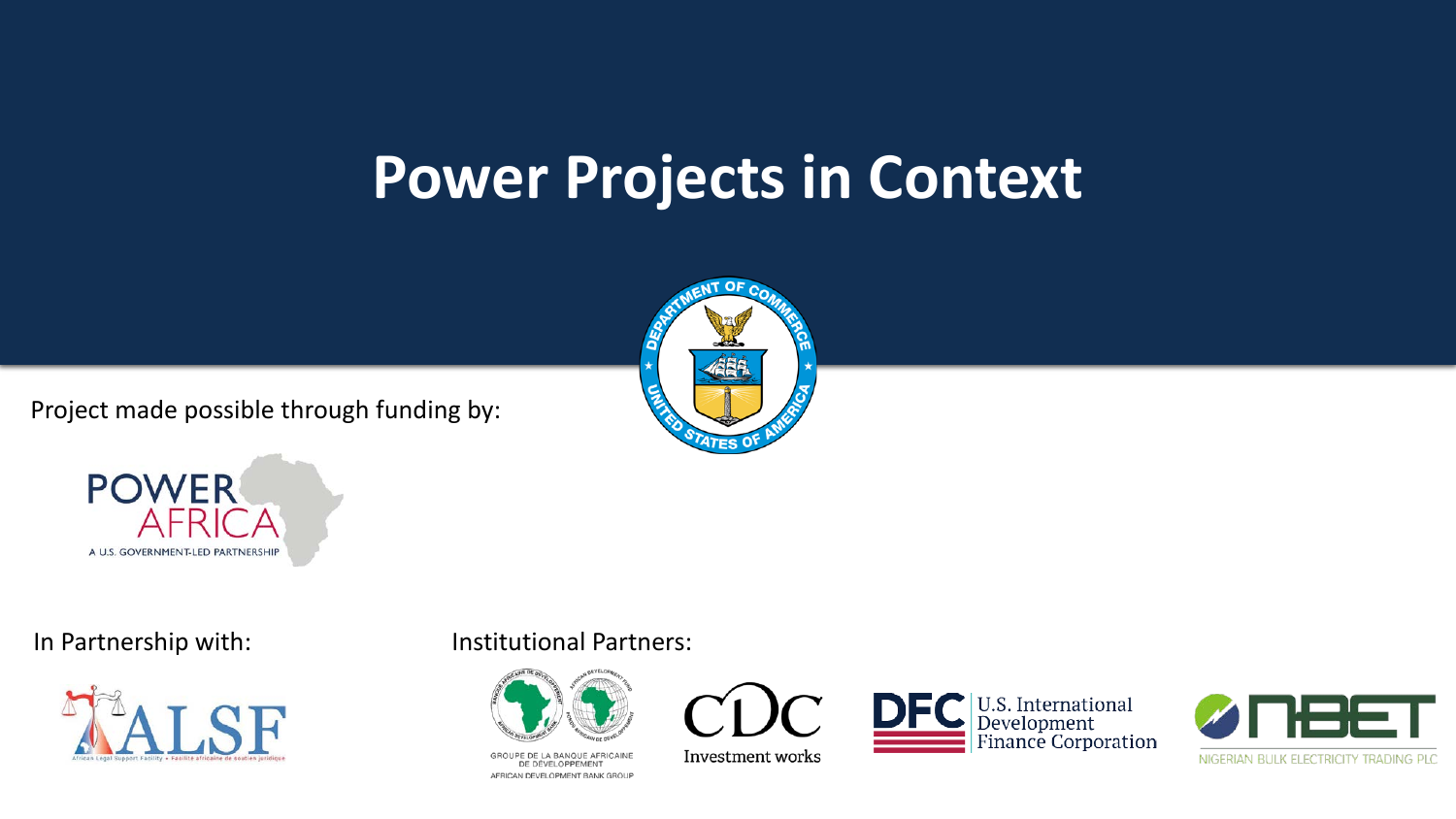#### **Three Segments**: *generation, transmission, and distribution*



- *Generation: the process of generating electrical energy from various sources of primary energy*
- *Transmission: the movement of this energy at high voltage over long distances from producers to distribution/supply companies*
- *Distribution: the transport of energy over distribution networks and its delivery to consumers*

# POWER GENERATION MARKETS

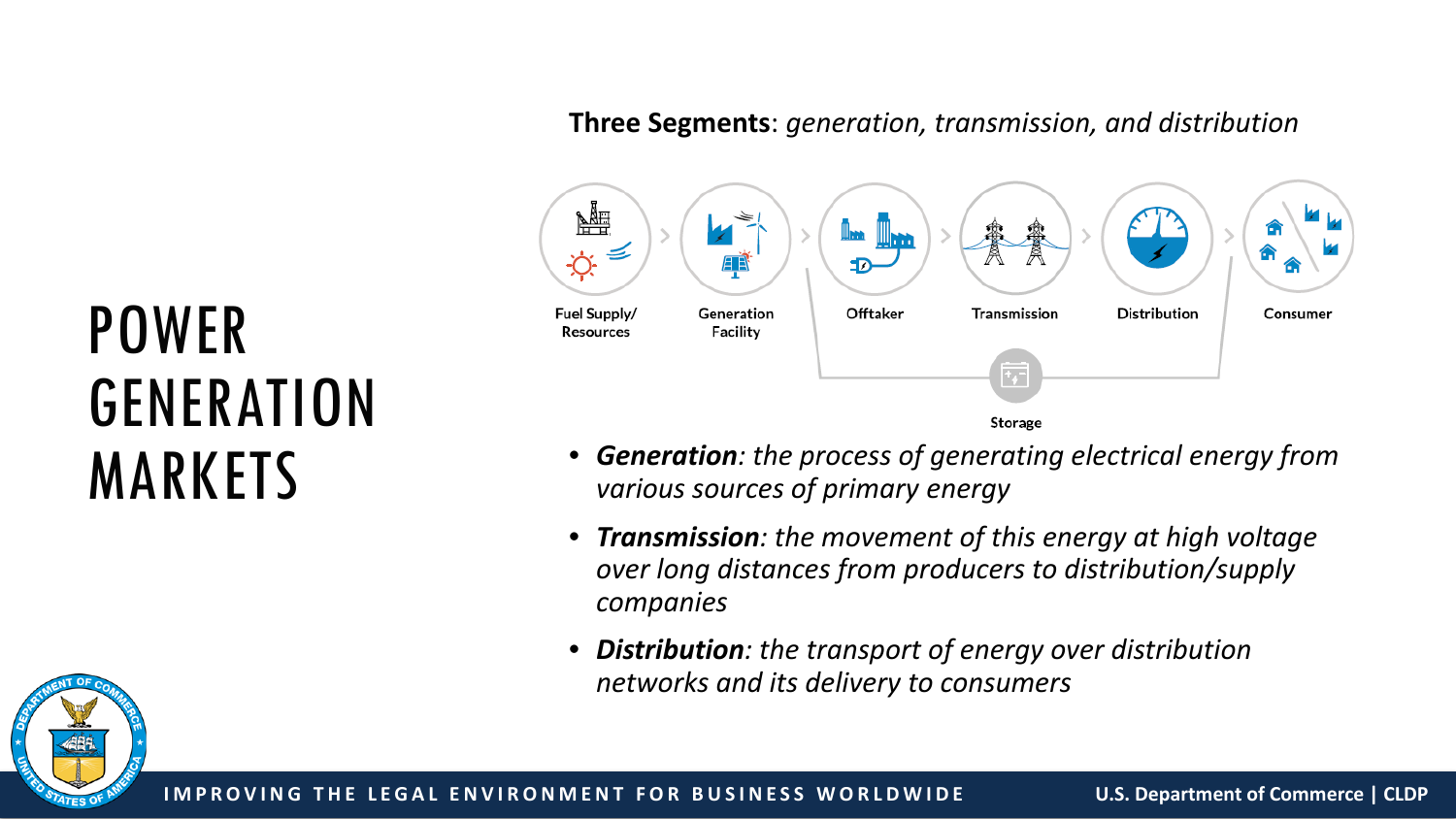#### POWER GENERATION TECHNOLOGIES

**Technologies Non-Renewable Renewable Oil/Petroleum Wind Solar** Gas Coal **Hydro Nuclear Biomass Geothermal** 

*\*Each technology will have different implications for the structure of the PPA and the prices paid.*



**IMPROVING THE LEGAL ENVIRONMENT FOR BUSINESS WORLDWIDE U.S. Department of Commerce | CLDP**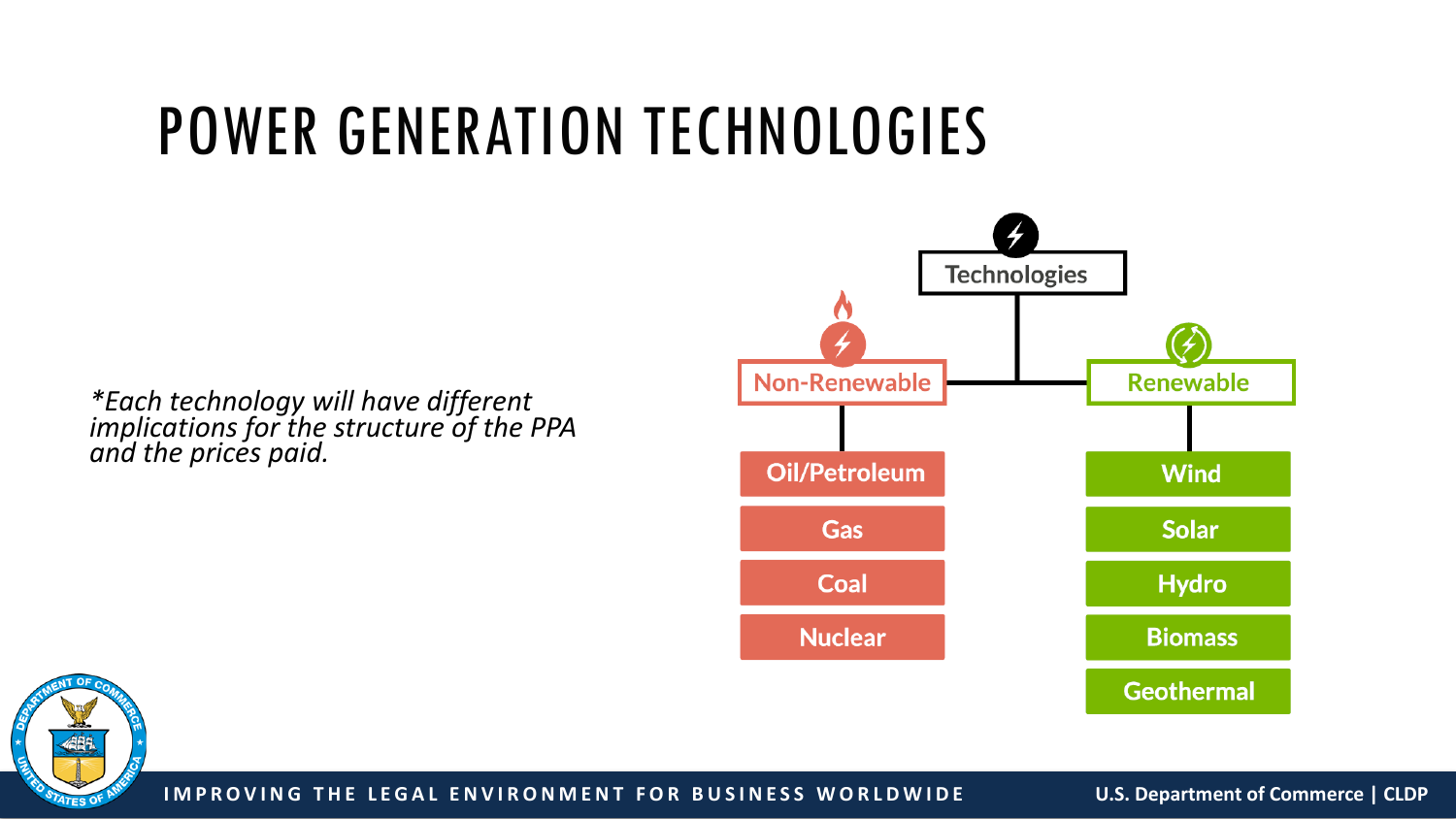#### WHOLESALE AND RETAIL MARKETS



**Wholesale market**: power is purchased in *bulk* by buyers (offtakers) from the producers at or near the point of generation

**Retail market**: power is transmitted<br>through transmission lines and distribution systems to domestic and commercial (*retail*) consumers\*

\*There may be a number of changes in the "ownership" of the power before it reaches retail consumers

#### **How is power bought and sold?**

- A kilowatt hour (**kWh**) is equal to 1,000 watts of electricity used continuously for one hour.
- A megawatt hour (**MWh**) is equal to 1,000 kilowatts of electricity used continuously for one hour.

**Capacity** is purchased and sold in MW and, in many cases, is paid for regardless of whether the capacity is actually used.

**Energy** is purchased and sold in MWh or kWh and is paid for only when consumed.

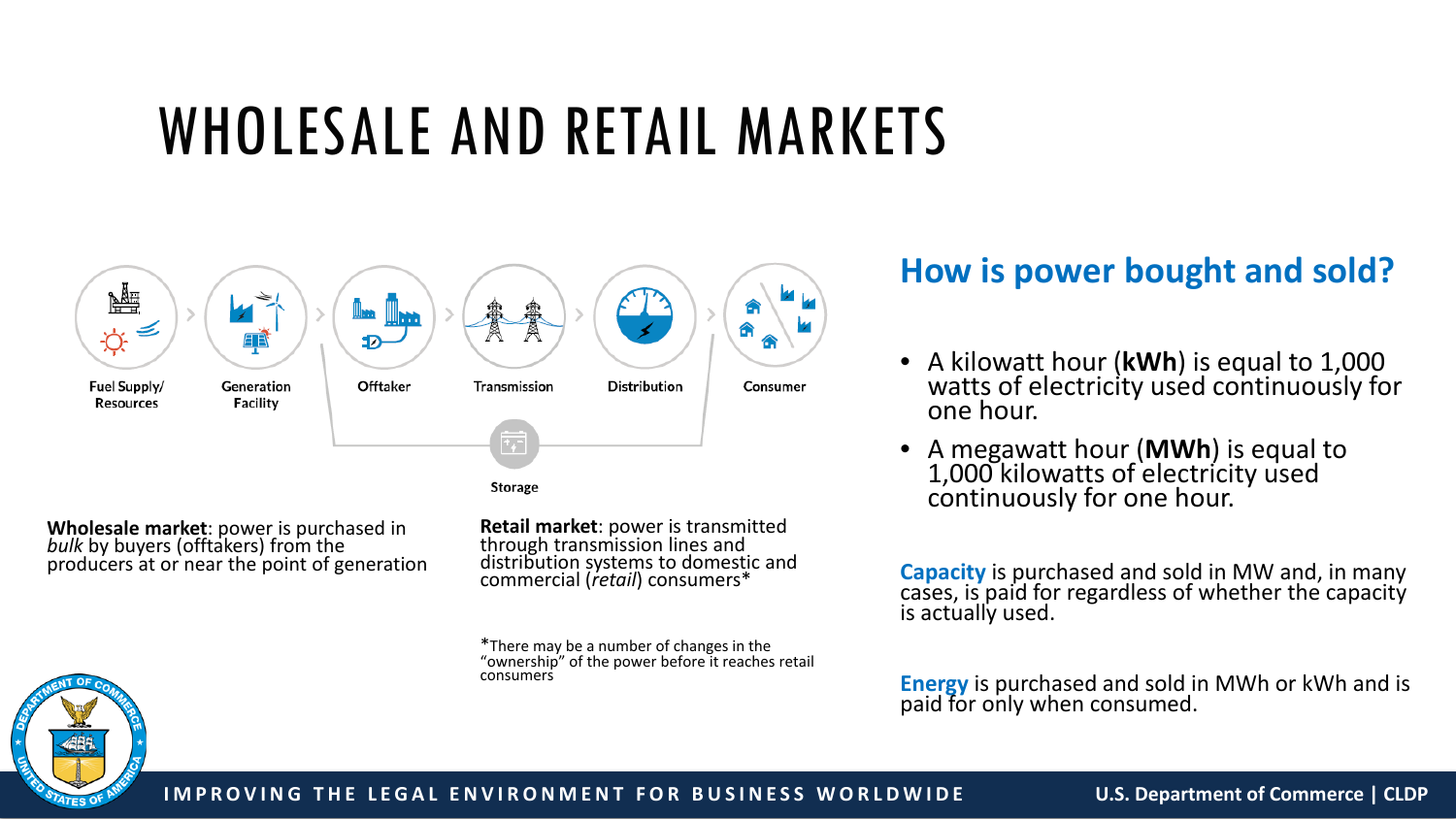### BUNDLED VS. UNBUNDLED SYSTEMS

How does the power get from the power plant to the consumer?

- **Bundled** systems: the roles of purchasing, transmission, and distribution are *bundled* into one entity – the buyer
- **Unbundled** systems: one or more of these roles (purchasing, transmission, distribution) is not the responsibility of the buyer but handled by another entity



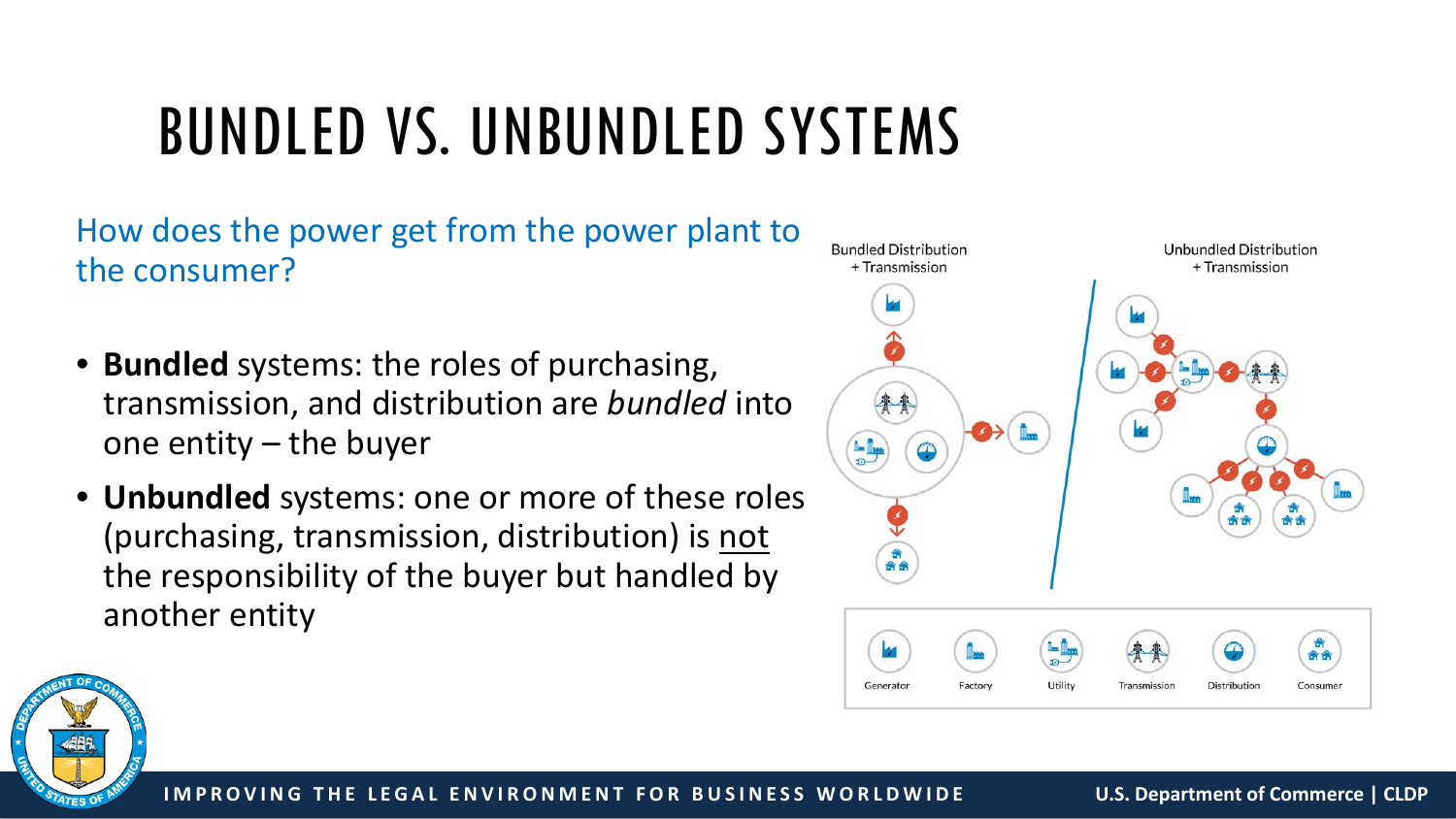# ROLES OF THE ACTORS

| <b>Primary actors</b>                       | <b>Secondary actors</b>                                                                                                                                                                                                       |
|---------------------------------------------|-------------------------------------------------------------------------------------------------------------------------------------------------------------------------------------------------------------------------------|
| Offtaker (buyer)<br>Power producer (seller) | Host government<br>Regulator<br>Consumers<br>$\bullet$<br>Transmission company<br>$\bullet$<br>Distribution company<br>Lenders<br>Construction company (EPC contractor)<br>Plant operator<br>Fuel supplier<br>System operator |

**Offtaker (buyer)**: the power purchaser; often a stateowned utility

**Power producer (seller)**: the power producer/generator; the owner of the project

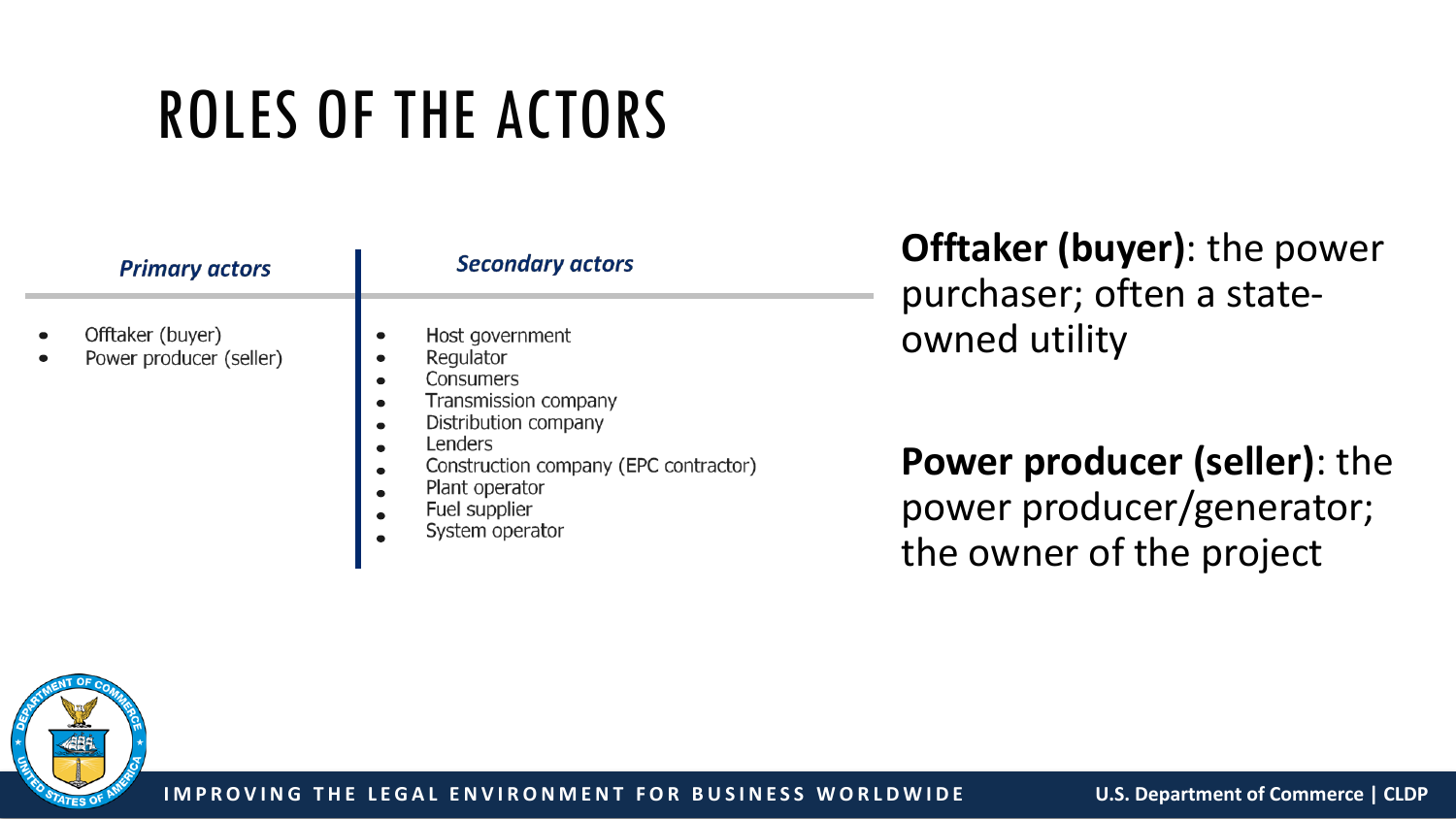## ENABLING PRIVATE INVESTMENT

#### Private Participation in Power Delivery

- There has been a transition from power projects being exclusively funded through public finance to permitting private sector participation
- Project companies are profit driven and need to receive a return on their investment that is adjusted to the risks associated with emerging markets
- The revenue flow (i.e. payments under the PPA) must be stable and predictable for private developers to secure both the equity to develop the project and the debt to construct the project

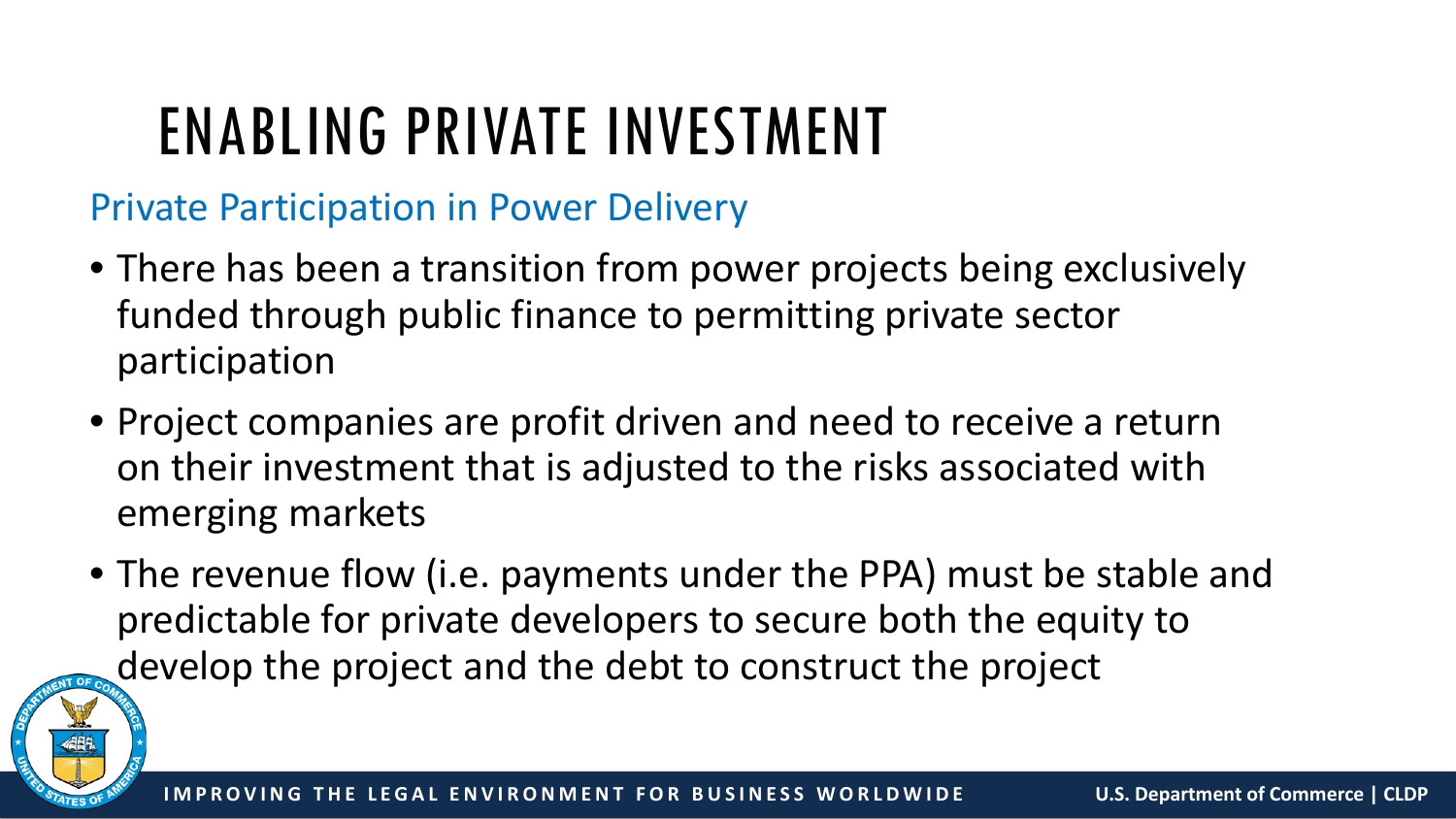## ENABLING PRIVATE INVESTMENT

Special Considerations for Government

- Stable and predictable legal and policy framework
- Demand analysis and transmission system planning
- Cost-reflective tariffs
- Consumer metering
- Independent regulator
- Stable macroeconomic outlook

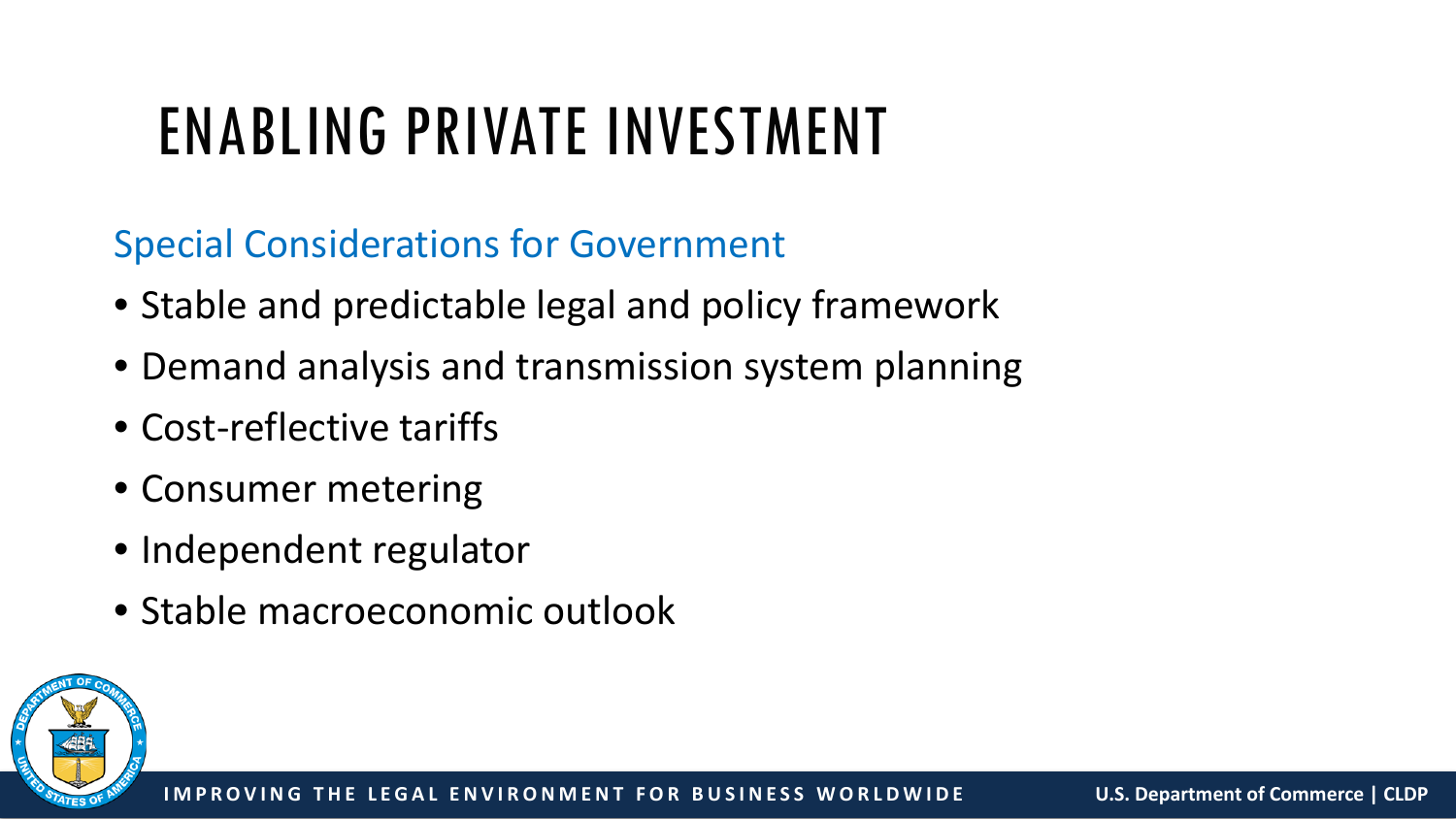#### PROCUREMENT OF ELECTRICITY

- The price component of a tariff is usually established either by conducting a **competitive tender** or through **direct negotiation**
- A properly conducted international **competitive tender** is a **effective tool** for using competition to achieve a reduction in the cost of energy, and for increasing transparency in the power market.

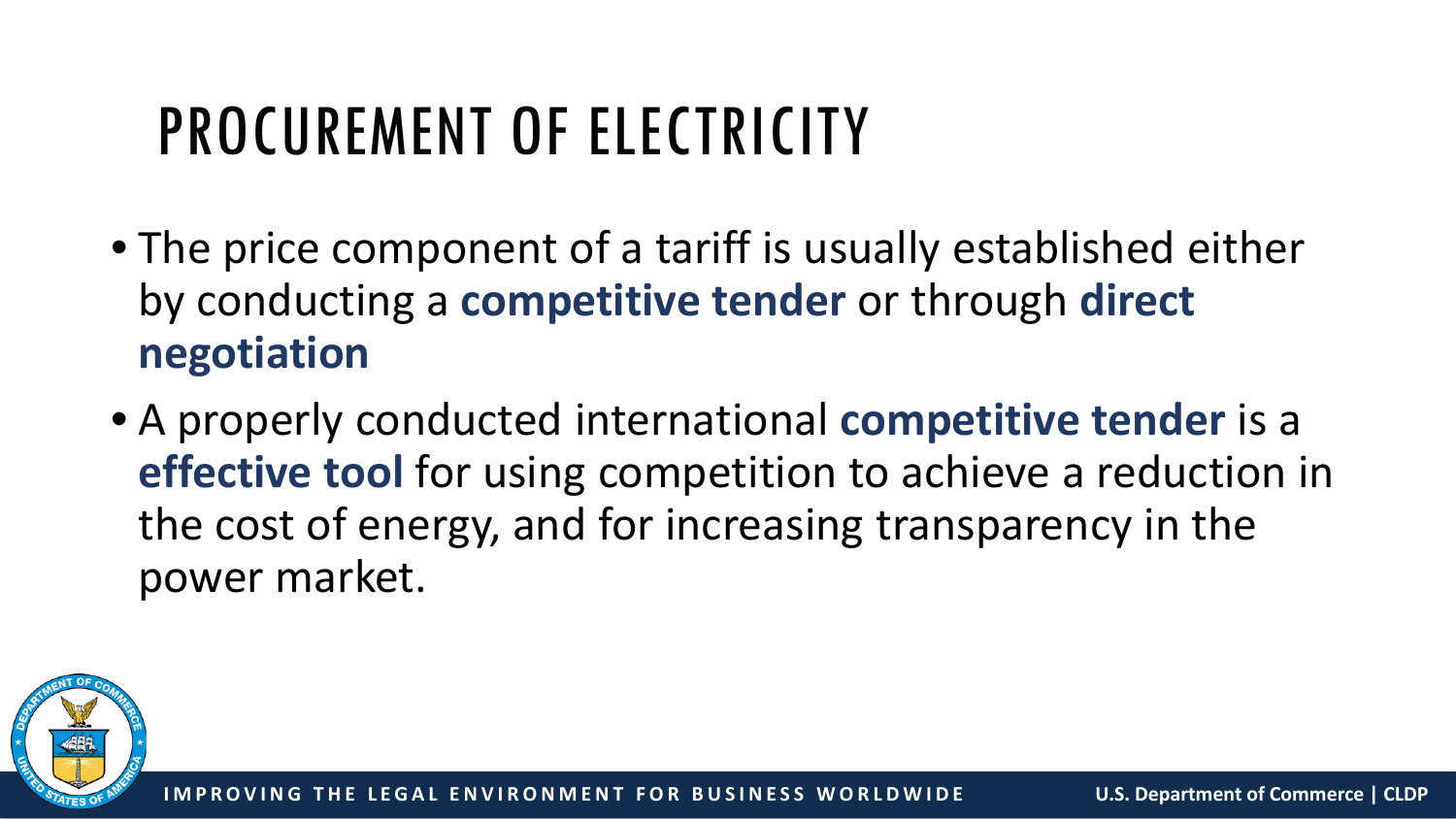## ENVIRONMENTAL AND SOCIAL CONSIDERATIONS

Local law generally includes several environmental and social requirements that must be complied with (**lender standards**)

- **Environmental considerations**: emission levels, destruction of forests, contamination of water sources, degradation of water quality
	- Failure to adequately address environmental risks may result in sanctions by local authorities and negatively affect a project's ability to access financing
- **Social considerations**: worker rights, community outreach/impact, resettlement, gender equity